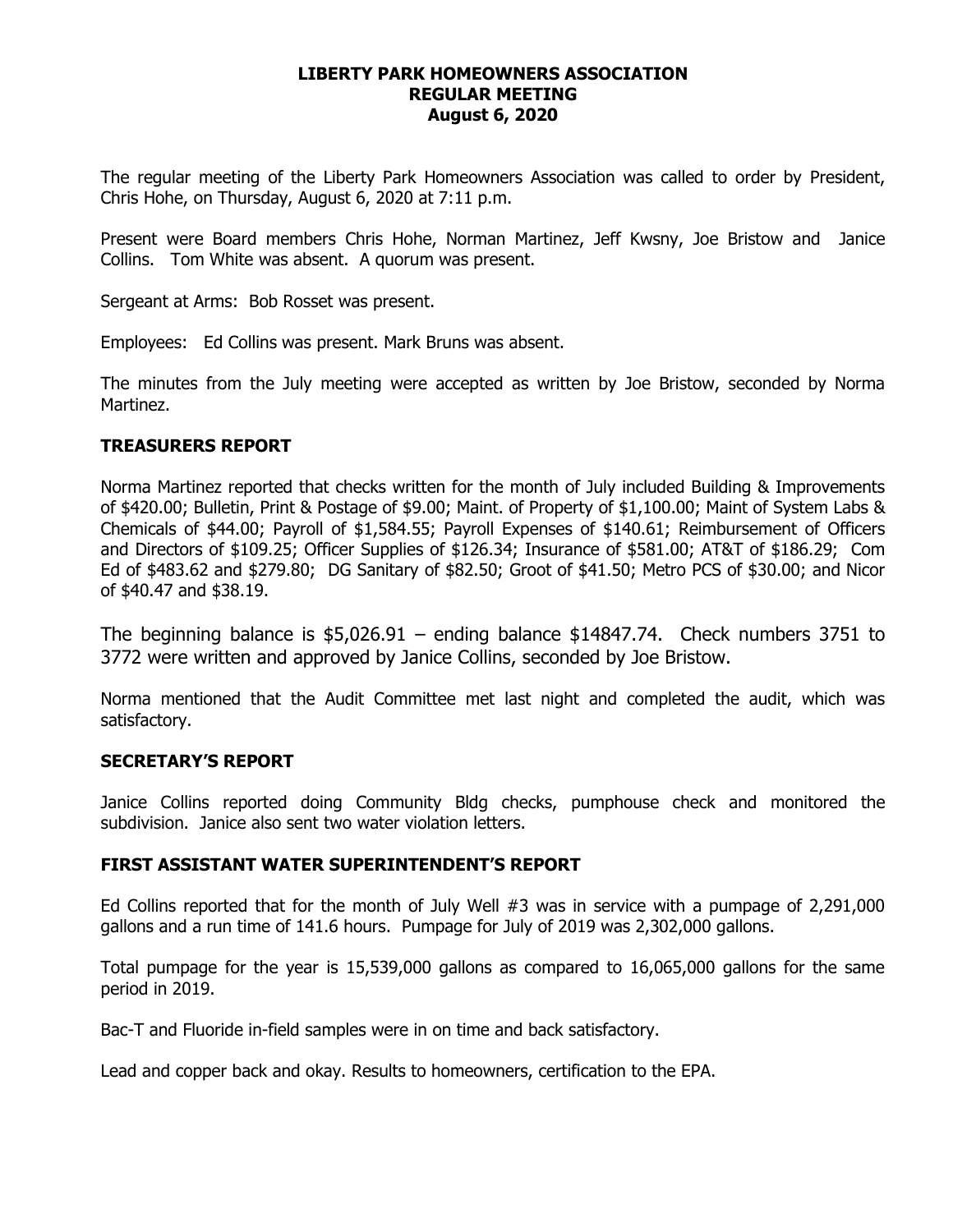# **SECOND ASSISTANT WATER SUPERINTENDENT'S REPORT**

Ed Collins reported doing pumphouse checks, Community Bldg checks, monitoring the neighborhood and picked up trash around the park. Ed also reported that the tire on the generator has gone flat once again. We need to figure something out and get this repaired.

# **TRUSTEE'S REPORTS**

Joe Bristow reported pumphouse checks and weekly monitoring.

Jeff Kwasny reported monitoring the subdivision, pumphouse checks and did a dig on Washington.

Robert Rosset reported monitoring the neighborhood and pumphouse checks.

# **PRESIDENT'S REPORT**

Chris Hohe reported getting the samples to the lab for this month and placed an order for chemicals.

Chris met with York Township to find out where they will be starting on the 3800 blocks but they didn't have an answer. Mailboxes were moved to the corner. The water mains are in, but the permit is being held up by the historical society. They will start the sewer work very soon and should take about a week or more.

A call was placed to our liaison officer about the loud motorcycles driving in our subdivision, going over the speed limit and not stopping at stop signs. This was after phone calls from residents in the community as well as posts on the facebook page. Chris monitored the subdivision, pumphouse check and Community bldg. checks.

A resident called Chris relating to the water violation received. The resident thought that foliage and shrubs can be watered but not the lawn. Chris explained to them that the watering restrictions are posted on the website and facebook as well as on the bulletins.

# **OTHER BUSINESS**

Nancy Tannahill offered to give the Community Bldg a real good cleaning and while doing that – found that our First Aid cabinet was outdated. After research on the best one to replace the old one, there is one which is OSHA approved in the amount of \$104.72. The First Aid kit at the Pumphouse is outdated as well. Janice Collins made a motion to purchase two OSHA approved First Aid cabinets – one for the PH and one for the CB in the amount of \$104.72 each with free shipping. Norma Martinez seconded the motion. All were in favor. No one opposed.

Tank cleaning/lining was brought up and discussed. This can be done next year once we build up our reserves. Estimated cost is approx. \$90,000 per tank. The company selected would repair the leaks then line the tanks. This process will preserve the life of the tanks. They will need to shut the system down in order to clean the tanks.

We still have the 4 valves, Booster #1 and the chlorine censor on the list to be done, hopefully yet this year. Booster #2 was done at a cost of \$15,000.